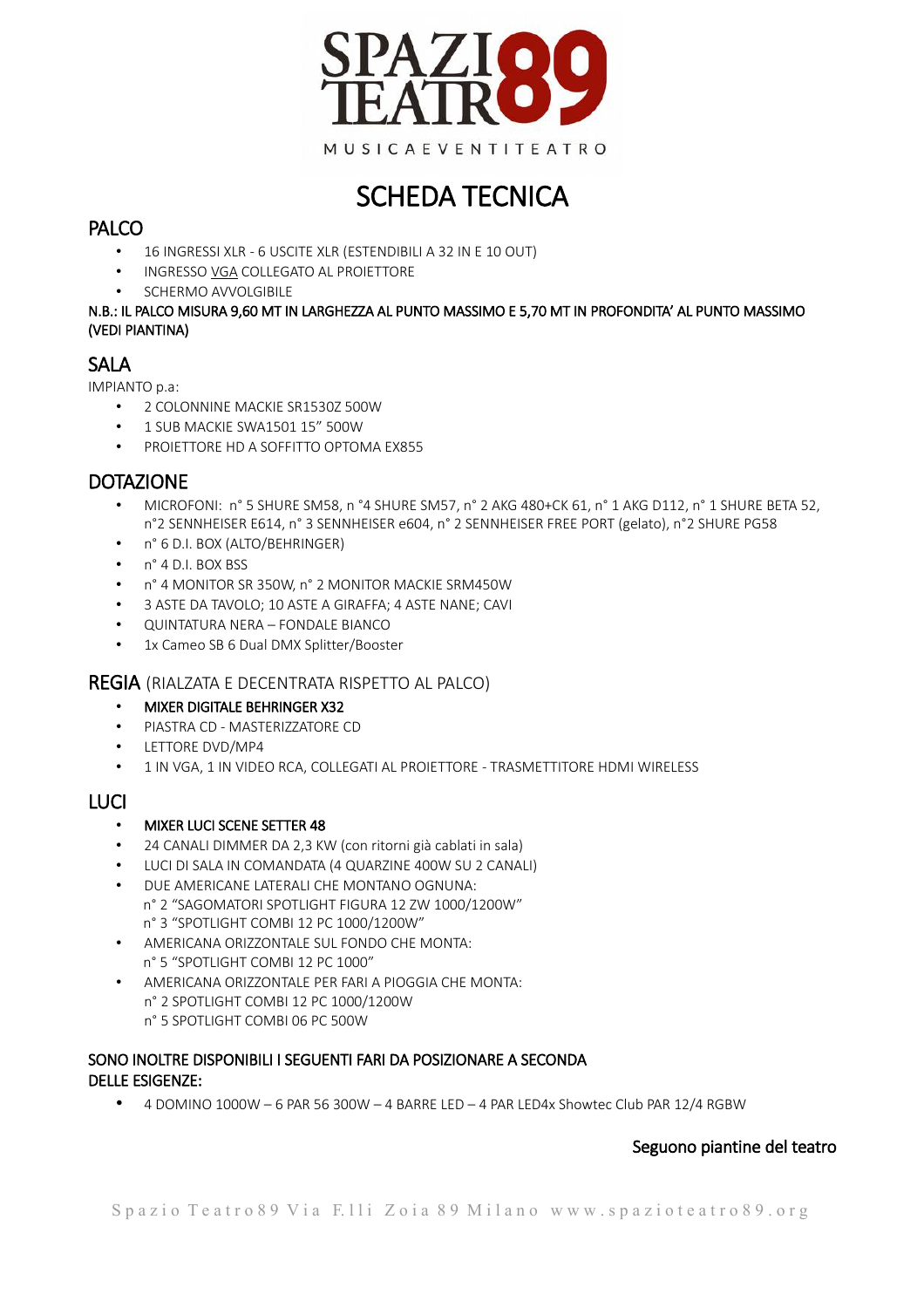

#### **LEGENDA**

- 1. MACKIE SR1530Z 500W 5. AMERICANA SX
- 2. MACKIE SR1530Z 500W 6. AMERICANA DX
- 3. MACKIE SWA1501 15" 500W 7. AMERICANA CONTROLUCE
- 
- 
- 
- 
- 4. SCHERMO AVVOLGIBILE 8. PROIETTORE OPTOMA EX855